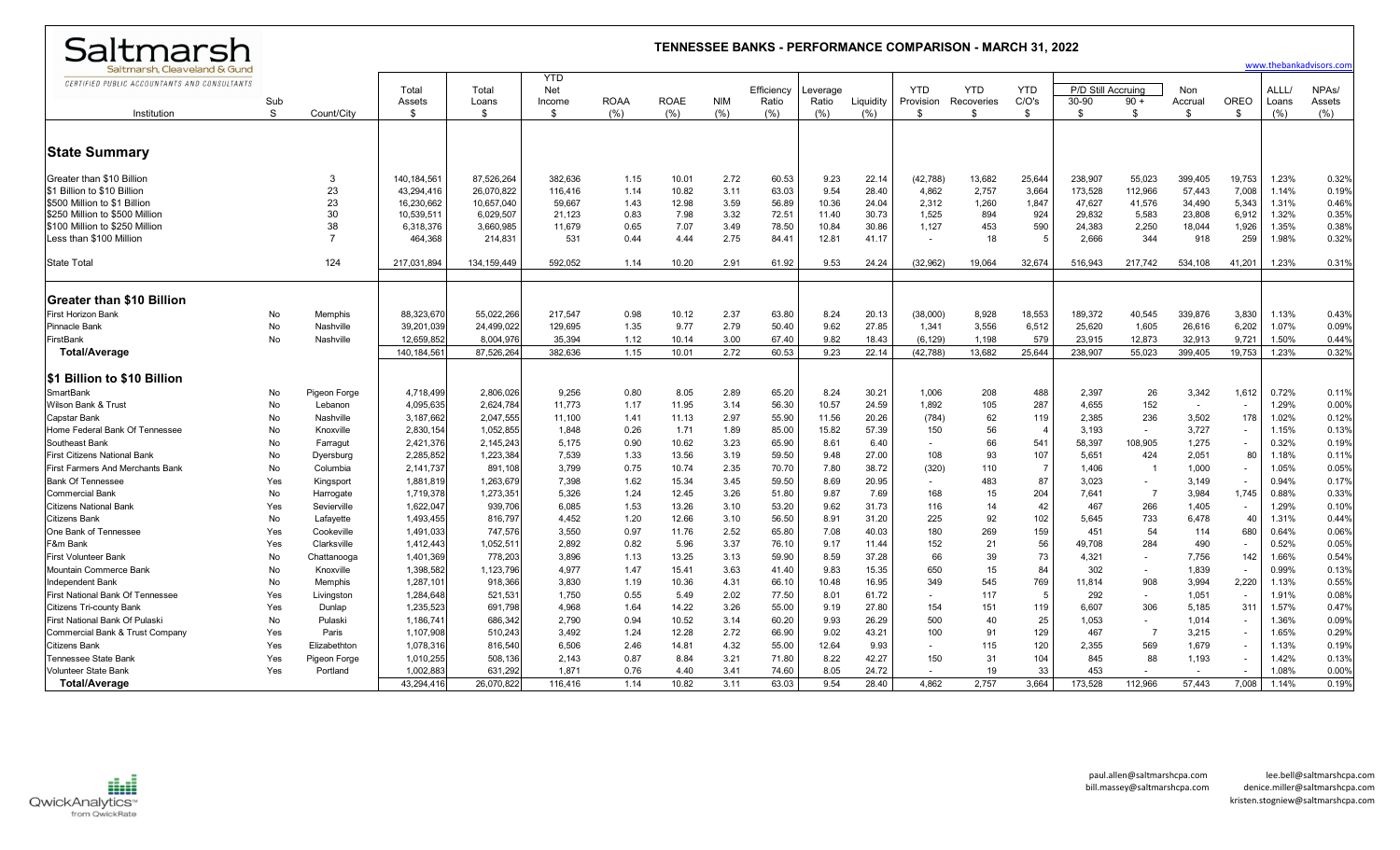| Saltmarsh                                    |           |              |                 |                |                                    |             |             |            |                     |                  |           |                          | <b>TENNESSEE BANKS - PERFORMANCE COMPARISON - MARCH 31, 2022</b> |                     |                             |                          |                          |                          |                |                              |  |  |  |  |
|----------------------------------------------|-----------|--------------|-----------------|----------------|------------------------------------|-------------|-------------|------------|---------------------|------------------|-----------|--------------------------|------------------------------------------------------------------|---------------------|-----------------------------|--------------------------|--------------------------|--------------------------|----------------|------------------------------|--|--|--|--|
| Saltmarsh, Cleaveland & Gund                 |           |              |                 |                |                                    |             |             |            |                     |                  |           |                          |                                                                  |                     |                             |                          | www.thebankadvisors.con  |                          |                |                              |  |  |  |  |
| CERTIFIED PUBLIC ACCOUNTANTS AND CONSULTANTS | Sub       |              | Total<br>Assets | Total<br>Loans | <b>YTD</b><br><b>Net</b><br>Income | <b>ROAA</b> | <b>ROAE</b> | <b>NIM</b> | Efficiency<br>Ratio | everage<br>Ratio | Liauidity | <b>YTD</b><br>Provision  | <b>YTD</b><br>Recoveries                                         | <b>YTD</b><br>C/O's | P/D Still Accruing<br>30-90 | $90 +$                   | <b>Non</b><br>Accrual    | <b>OREO</b>              | ALLL/<br>Loans | NPA <sub>s</sub> /<br>Assets |  |  |  |  |
| Institution                                  | S         | Count/City   |                 | \$             | \$                                 | (% )        | (%)         | (%)        | (%)                 | (%)              | (% )      |                          | \$                                                               | \$                  |                             | \$                       | \$                       |                          | (% )           | (% )                         |  |  |  |  |
| <b>S500 Million to \$1 Billion</b>           |           |              |                 |                |                                    |             |             |            |                     |                  |           |                          |                                                                  |                     |                             |                          |                          |                          |                |                              |  |  |  |  |
| Apex Bank                                    | No        | Camden       | 980,37          | 690,825        | 8,679                              | 3.58        | 26.00       | 6.50       | 31.90               | 13.47            | 28.74     | $\overline{\phantom{a}}$ | 177                                                              | 115                 | 13,416                      | 5,594                    | 4,868                    | 3,548                    | 1.14%          | 1.41%                        |  |  |  |  |
| <b>First Federal Bank</b>                    | Yes       | Dickson      | 954,26          | 429,875        | 3,005                              | 1.26        | 10.78       | 2.62       | 55.30               | 9.25             | 41.55     | $\sim$                   | -9                                                               | 12                  | 2,261                       | $\overline{\phantom{a}}$ | 759                      | $\sim$                   | 2.05%          | 0.08%                        |  |  |  |  |
| The Farmers Bank                             | No        | Portland     | 876.26          | 489,498        | 3,050                              | 1.38        | 13.04       | 3.82       | 58.30               | $11.6^{\circ}$   | 27.31     | 20                       | 49                                                               | 68                  | 759                         |                          | 651                      | ٠                        | 1.19%          | 0.07%                        |  |  |  |  |
| <b>ISECURITY BANK AND TRUST COMPANY</b>      | No        | Paris        | 852.272         | 614,583        | 2,597                              | 1.27        | 12.93       | 3.61       | 53.30               | 9.43             | 12.82     |                          | 33                                                               |                     | 275                         | 46                       | 25                       | $\sim$                   | 0.44%          | 0.01%                        |  |  |  |  |
| The Bank Of Fayette County                   | No        | Piperton     | 829,666         | 638,933        | 2,794                              | 1.38        | 15.06       | 4.10       | 56.80               | 9.54             | 13.64     | 90                       | 64                                                               | 240                 | 8,254                       | 917                      | 3,646                    | 25                       | 1.44%          | 0.55%                        |  |  |  |  |
| Financial Federal Bank                       | Yes       | Memphis      | 818,973         | 781,846        | 4,217                              | 2.08        | 14.14       | 3.39       | 41.60               | 11.83            | 4.17      |                          | $\overline{\phantom{a}}$                                         |                     | 1,652                       |                          | $\sim$                   | $\blacksquare$           | 1.13%          | 0.00%                        |  |  |  |  |
| First National Bank Of Middle Tennessee      | No        | Mc Minnville | 753,028         | 549,584        | 1,351                              | 0.75        | 7.23        | 3.10       | 73.80               | 10.58            | 12.43     | 150                      | 201                                                              |                     | 1,281                       | 23                       | 296                      |                          | 0.98%          | 0.04%                        |  |  |  |  |
| <b>Legends Bank</b>                          | No        | Clarksville  | 752,61          | 467,057        | 2,278                              | 1.20        | 14.69       | 3.19       | 61.30               | 8.44             | 23.20     | 30                       | 47                                                               |                     | 396                         | 532                      | 293                      | $\sim$                   | 1.34%          | 0.07%                        |  |  |  |  |
| <b>Citizens Bank</b>                         | <b>No</b> | Carthage     | 749,48          | 308,933        | 4,402                              | 2.33        | 14.13       | 3.51       | 24.40               | 15.97            | 58.67     | 140                      | 46                                                               | 151                 | 1,697                       | 251                      | 100                      | 14                       | 1.10%          | 0.05%                        |  |  |  |  |
| First Community Bank Of Tennessee            | No        | Shelbyville  | 737,157         | 284,134        | 5,130                              | 2.75        | 19.15       | 2.79       | 45.50               | 14.15            | 14.04     | $\overline{2}$           | 27                                                               | 27                  | 5,849                       | 32,339                   | 307                      | $\blacksquare$           | 1.13%          | 4.43%                        |  |  |  |  |
| <b>Simply Bank</b>                           | Yes       | Dayton       | 727,176         | 524,41         | 2,140                              | 1.19        | 10.96       | 4.05       | 71.20               | $8.8^{\circ}$    | 15.64     | 400                      | 32                                                               | 878                 | 400                         | 745                      | 5,897                    | 431                      | 0.99%          | 0.94%                        |  |  |  |  |
| <b>INSBANK</b>                               | No        | Nashville    | 722,326         | 552,473        | 3.448                              | 1.95        | 18.65       | 3.04       | 40.10               | 10.62            | 20.08     | 145                      | 23                                                               | $\sim$              | 200                         |                          | 2,397                    | $\overline{\phantom{a}}$ | 1.48%          | 0.33%                        |  |  |  |  |
| <b>Centennial Bank</b>                       | No        | Trezevant    | 698,548         | 442,50         | 1,269                              | 0.73        | 7.02        | 3.91       | 59.30               | 9.77             | 28.79     | 450                      | 204                                                              | 53                  | 3,503                       |                          | 3,637                    | $\blacksquare$           | 1.87%          | 0.51%                        |  |  |  |  |
| <b>Studio Bank</b>                           | <b>No</b> | Nashville    | 661,637         | 433,913        | 734                                | 0.50        | 4.90        | 3.46       | 76.50               | 11.60            | 32.55     | 500                      |                                                                  | 27                  | 137                         |                          | $\overline{\phantom{0}}$ | $\overline{\phantom{a}}$ | 1.15%          | 0.00%                        |  |  |  |  |
| <b>First Freedom Bank</b>                    | No        | Lebanon      | 612,32          | 453,069        | 3,020                              | 1.97        | 19.22       | 3.85       | 51.40               | 10.06            | 18.81     |                          | 70                                                               | 187                 | 109                         | 21                       | 348                      | $\sim$                   | 1.49%          | 0.06%                        |  |  |  |  |
| <b>First Century Bank</b>                    | No        | Tazewell     | 609,33          | 423,161        | 1,810                              | 1.39        | 15.84       | 4.05       | 54.20               | 8.85             | 27.53     | 90                       | -5                                                               |                     | 167                         |                          | 99                       | $\overline{\phantom{a}}$ | 1.22%          | 0.02%                        |  |  |  |  |
| The Hardin County Bank                       | No        | Savannah     | 604,89          | 456,756        | 1,726                              | 1.16        | 13.06       | 3.80       | 58.10               | 9.50             | 11.24     | 150                      | 12                                                               | 12                  | 1,013                       |                          | 4,155                    | 1,024                    | 1.07%          | 0.86%                        |  |  |  |  |
| Macon Bank And Trust Company                 | No        | Lafavette    | 595,520         | 236,395        | 964                                | 0.65        | 7.19        | 2.65       | 70.30               | 10.14            | 45.35     | 45                       | 38                                                               | 40                  | 2,458                       | 33                       | 270                      | $\sim$                   | 1.27%          | 0.05%                        |  |  |  |  |
| <b>Millennium Bank</b>                       | Yes       | Ooltewah     | 549.77          | 338,830        | 1.287                              | 0.93        | 8.05        | 3.16       | 69.90               | 8.71             | 36.55     | $\overline{\phantom{a}}$ | 117                                                              |                     | 1.118                       | 286                      | 2,197                    | 139                      | 1.62%          | 0.48%                        |  |  |  |  |
| Banktennessee                                | Yes       | Collierville | 543,90          | 414,262        | 2,086                              | 1.57        | 15.08       | 3.35       | 52.80               | 7.93             | 18.68     | 100                      | 50                                                               | 10                  | 763                         |                          | 1,720                    | $\sim$                   | 1.29%          | 0.32%                        |  |  |  |  |
| Paragon Bank                                 | No        | Memphis      | 541,292         | 417,674        | 556                                | 0.41        | 4.51        | 3.29       | 85.20               | 9.33             | 17.03     |                          | -9                                                               |                     | 492                         | 789                      | 2,324                    | 102                      | 1.70%          | 0.24%                        |  |  |  |  |
| <b>First Commerce Bank</b>                   | No        | Lewisburg    | 537,122         | 392,308        | 1,788                              | 1.36        | 15.19       | 3.67       | 53.20               | 9.27             | 13.17     | $\sim$                   | 47                                                               |                     | 227                         |                          | 90                       |                          | 1.16%          | 0.02%                        |  |  |  |  |
| Andrew Johnson Bank                          | No        | Greeneville  | 522.73          | 316,014        | 1,336                              | 1.04        | 11.68       | 3.55       | 64.10               | 9.40             | 30.93     |                          |                                                                  |                     | 1,200                       |                          | 411                      | 60                       | 1.79%          | 0.09%                        |  |  |  |  |
| <b>Total/Average</b>                         |           |              | 16,230,662      | 10,657,040     | 59.667                             | 1.43        | 12.98       | 3.59       | 56.89               | 10.36            | 24.04     | 2,312                    | 1,260                                                            | 1,847               | 47.627                      | 41,576                   | 34,490                   | 5,343                    | 1.31%          | 0.46%                        |  |  |  |  |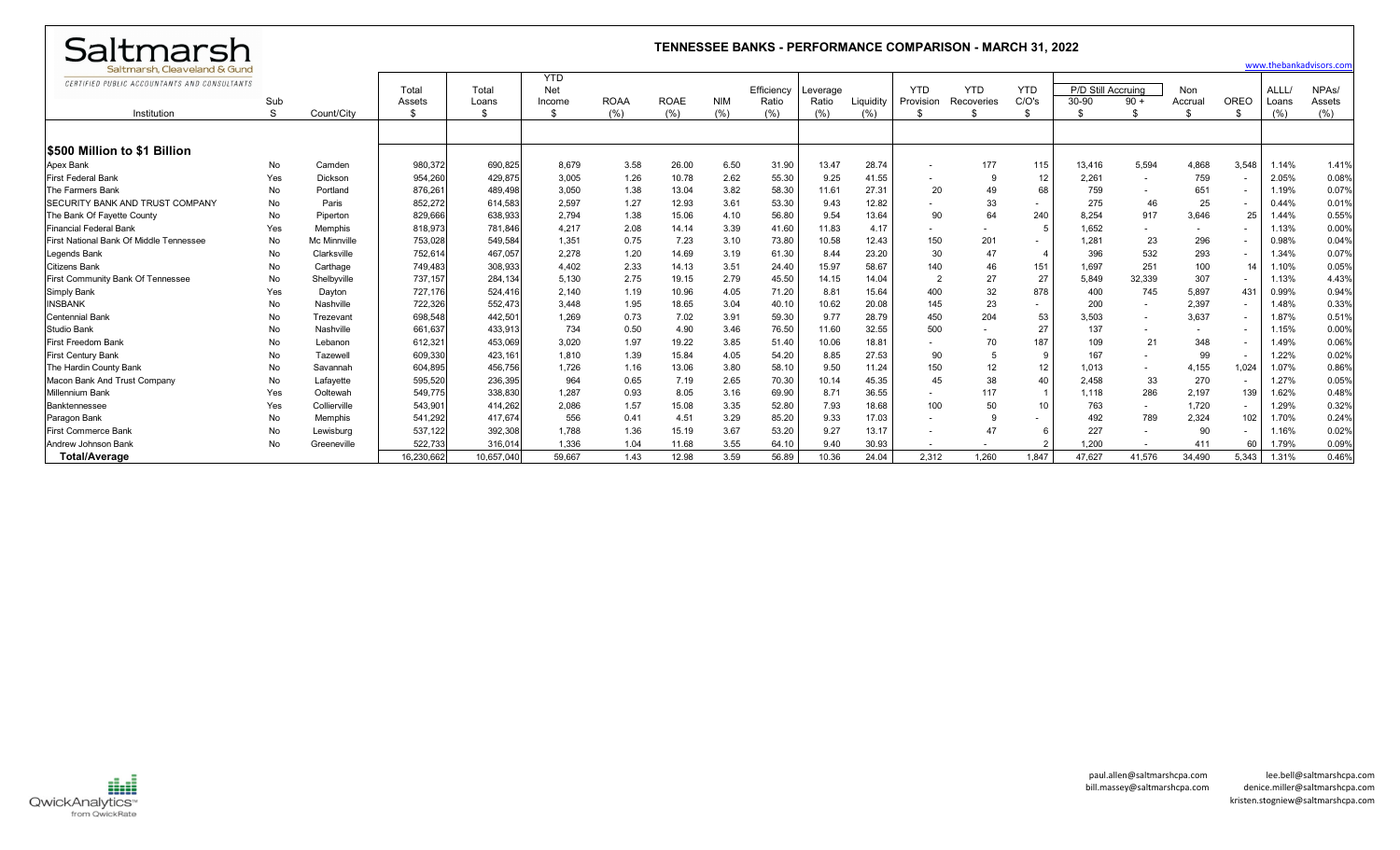| Saltmarsh                                          | <b>TENNESSEE BANKS - PERFORMANCE COMPARISON - MARCH 31, 2022</b> |                    |                 |                |                                    |             |             |            |                     |                   |           |                         |                          |                          |                             |        |                          |                          |                |                              |
|----------------------------------------------------|------------------------------------------------------------------|--------------------|-----------------|----------------|------------------------------------|-------------|-------------|------------|---------------------|-------------------|-----------|-------------------------|--------------------------|--------------------------|-----------------------------|--------|--------------------------|--------------------------|----------------|------------------------------|
| Saltmarsh, Cleaveland & Gund                       |                                                                  |                    |                 |                |                                    |             |             |            |                     |                   |           |                         |                          |                          |                             |        |                          |                          |                | www.thebankadvisors.con      |
| CERTIFIED PUBLIC ACCOUNTANTS AND CONSULTANTS       | Sub                                                              |                    | Total<br>Assets | Total<br>Loans | <b>YTD</b><br><b>Net</b><br>Income | <b>ROAA</b> | <b>ROAE</b> | <b>NIM</b> | Efficiency<br>Ratio | everage.<br>Ratio | Liquidity | <b>YTD</b><br>Provision | <b>YTD</b><br>Recoveries | <b>YTD</b><br>C/O's      | P/D Still Accruing<br>30-90 | $90 +$ | <b>Non</b><br>Accrual    | OREO                     | ALLL/<br>Loans | NPA <sub>s</sub> /<br>Assets |
| Institution                                        | S                                                                | Count/City         | \$              | \$             | \$                                 | (% )        | (%)         | (% )       | (%)                 | (% )              | (% )      | \$.                     | -96                      | \$                       | ୍ଥ                          | \$     | -\$                      | \$.                      | (% )           | (% )                         |
|                                                    |                                                                  |                    |                 |                |                                    |             |             |            |                     |                   |           |                         |                          |                          |                             |        |                          |                          |                |                              |
| <b>IS250 Million to \$500 Million</b>              |                                                                  |                    |                 |                |                                    |             |             |            |                     |                   |           |                         |                          |                          |                             |        |                          |                          |                |                              |
| <b>Bank Of Bartlett</b>                            | No                                                               | <b>Bartlett</b>    | 490.931         | 240,174        | 258                                | 0.21        | 2.66        | 3.35       | 97.20               | 8.91              | 37.66     | (60)                    | 45                       | 22                       | 333                         |        | 934                      | 2.086                    | 0.92%          | 0.62%                        |
| <b>Cbbc Bank</b>                                   | No                                                               | Maryville          | 488,564         | 207,475        | 1,164                              | 0.95        | 7.92        | 2.66       | 63.50               | 12.96             | 51.81     | 13                      | $\overline{2}$           | 16                       |                             |        | 84                       | $\overline{\phantom{a}}$ | 2.12%          | 0.02%                        |
| <b>Patriot Bank</b>                                | No                                                               | Millington         | 484,989         | 228,919        | 688                                | 0.58        | 6.49        | 2.73       | 81.80               | 8.82              | 8.44      | 100                     | 8                        | -5                       | 525                         |        | 449                      | $\sim$                   | 1.43%          | 0.09%                        |
| <b>INSOUTH Bank</b>                                | No                                                               | <b>Brownsville</b> | 458,833         | 339,422        | 1,151                              | 1.01        | 12.48       | 3.82       | 74.30               | 8.51              | 11.23     | -61                     | 169                      | 26                       | 1.702                       | 1.965  | 707                      | $\blacksquare$           | 1.20%          | 0.58%                        |
| <b>Tristar Bank</b>                                | No                                                               | Dickson            | 454,164         | 265,214        | 1,134                              | 1.01        | 12.21       | 3.45       | 68.70               | 8.99              | 24.76     | 125                     | 14                       | 266                      | 911                         | 22     |                          |                          | 1.32%          | 0.00%                        |
| Fourth Capital Bank                                | Yes                                                              | Nashville          | 429,196         | 330,747        | (599)                              | (0.59)      | (4.79)      | 4.11       | 99.30               | 9.62              | 19.68     | 380                     | 48                       | 260                      | 2.999                       |        |                          | $\overline{\phantom{a}}$ | 1.03%          | 0.00%                        |
| <b>Bank Of Frankewing</b>                          | No                                                               | Frankewing         | 415,250         | 329,922        | 774                                | 0.75        | 7.67        | 3.90       | 67.60               | 10.09             | 12.01     | 325                     | 25                       |                          | 1,466                       | 1.423  | 888                      |                          | 1.66%          | 0.56%                        |
| <b>Carroll Bank And Trust</b>                      | No                                                               | Huntingdon         | 410,597         | 263,91         | 798                                | 0.78        | 9.43        | 3.72       | 73.00               | 8.64              | 16.10     | 49                      | 44                       | 53                       | 1,702                       | 20     | 821                      | 296                      | 0.94%          | 0.28%                        |
| Bank3                                              | No                                                               | Memphis            | 405,605         | 317,735        | 511                                | 0.51        | 5.42        | 2.86       | 80.40               | 9.59              | 16.75     | (54)                    |                          |                          |                             |        | 1,351                    | $\overline{\phantom{a}}$ | 1.08%          | 0.25%                        |
| <b>Wayne County Bank</b>                           | No                                                               | Waynesboro         | 402,570         | 241,531        | 1,011                              | 1.01        | 7.67        | 4.08       | 62.20               | 13.38             | 19.06     |                         | 53                       | 20                       | 1,208                       | 49     | 3,960                    | 408                      | 1.45%          | 1.10%                        |
| Southern Bank Of Tennessee                         | Yes                                                              | Mount Julie        | 382,015         | 244,542        | 886                                | 0.95        | 6.41        | 3.50       | 74.50               | 11.30             | 31.82     |                         | 22                       | $\mathbf{q}$             |                             |        | $\sim$                   | 425                      | 0.98%          | 0.11%                        |
| <b>First Vision Bank Of Tennessee</b>              | No                                                               | Tullahoma          | 379,255         | 242,644        | 1,077                              | 1.15        | 12.33       | 3.34       | 63.80               | 9.66              | 29.49     | 90                      | 25                       | $\mathbf{8}$             | 963                         | 27     | 25                       | ٠                        | 1.45%          | 0.01%                        |
| Peoples Bank Of East Tennessee                     | No                                                               | Madisonville       | 368,47          | 189,832        | 1,375                              | 1.50        | 16.51       | 4.29       | 60.80               | 9.64              | 43.45     | 75                      | 13                       | 35                       | 555                         |        | 1,710                    | 159                      | 1.16%          | 0.51%                        |
| <b>Bank Of Cleveland</b>                           | No                                                               | Cleveland          | 343,520         | 216,369        | 925                                | 1.08        | 6.92        | 3.40       | 63.40               | 16.06             | 35.11     |                         | 8                        | $\overline{\phantom{a}}$ |                             | 304    |                          | 961                      | 1.14%          | 0.37%                        |
| Elizabethton Federal Savings Bank                  | No                                                               | Elizabethton       | 321,589         | 136,802        | 485                                | 0.60        | 1.54        | 2.16       | 57.00               | 39.40             | 87.30     |                         |                          |                          | 1,089                       | 306    | $\sim$                   | 574                      | 1.05%          | 0.27%                        |
| <b>First National Bank</b>                         | Yes                                                              | Oneida             | 315,212         | 155,404        | 821                                | 1.06        | 9.84        | 3.00       | 67.30               | 9.34              | 38.22     |                         | 17                       |                          | 1.490                       | -7     | 286                      | 22                       | 2.72%          | 0.10%                        |
| <b>Citizens Community Bank</b>                     | No                                                               | Winchester         | 307,924         | 160,787        | 1,657                              | 2.13        | 19.25       | 3.58       | 40.10               | 11.90             | 27.54     |                         | 29                       | $\overline{7}$           | 1,174                       | 24     | 366                      | $\sim$                   | 2.24%          | 0.13%                        |
| Volunteer Federal Savings Bank                     | No                                                               | Madisonville       | 307,604         | 155,512        | 430                                | 0.57        | 5.53        | 2.74       | 74.00               | 11.07             | 40.59     | 25                      | $\overline{2}$           | 6                        | 1.750                       | 13     | $\overline{\phantom{a}}$ | 501                      | 0.53%          | 0.17%                        |
| <b>Bank Of Dickson</b>                             | No                                                               | Dickson            | 304,044         | 154,674        | 334                                | 0.43        | 4.62        | 2.37       | 80.00               | 10.04             | 41.29     |                         |                          |                          | 1,630                       | 324    | 4,319                    | $\sim$                   | 1.08%          | 1.53%                        |
| <b>Civis Bank</b>                                  | No                                                               | Rogersville        | 298,235         | 109,547        | (814)                              | (1.23)      | (10.50)     | 2.06       | 150.10              | 12.45             | 42.19     | 212                     | $\overline{\phantom{a}}$ | ٠                        | 448                         |        | 1,318                    | 148                      | 1.39%          | 0.49%                        |
| Security Federal Savings Bank Of Mcminnville       | No                                                               | Mc Minnville       | 294,450         | 192,248        | 569                                | 0.76        | 8.34        | 3.04       | 66.60               | 9.58              | 17.98     | 31                      | $\overline{2}$           |                          | 1,895                       |        | 142                      | 139                      | 1.08%          | 0.10%                        |
| <b>Bank Of Ripley</b>                              | No                                                               | Ripley             | 294,447         | 78,829         | 610                                | 0.82        | 7.21        | 2.78       | 74.30               | 12.60             | 53.71     |                         | 13                       | 127                      | 694                         | 148    | 1,004                    | 47                       | 0.79%          | 0.41%                        |
| TNBank                                             | No                                                               | Oak Ridge          | 290,803         | 191,855        | 673                                | 0.93        | 10.71       | 3.78       | 67.20               | 9.08              | 21.58     |                         |                          |                          | 298                         |        | 2,163                    |                          | 1.11%          | 0.74%                        |
| Citizens Bank And Trust Company Of Grainger County | No                                                               | Rutledge           | 283,957         | 72,246         | 745                                | 1.05        | 8.54        | 2.62       | 61.50               | 12.98             | 57.61     | (20)                    | 44                       | 11                       | 223                         | 625    | 1,185                    | 8                        | 0.98%          | 0.64%                        |
| <b>Tower Community Bank</b>                        | No                                                               | Jasper             | 279,832         | 193,915        | 531                                | 0.76        | 7.94        | 4.28       | 75.80               | 9.37              | 17.52     | 18                      | $\overline{2}$           | -5                       | 320                         | 324    | 197                      | 117                      | 1.08%          | 0.23%                        |
| Peoples Bank                                       | No                                                               | Clifton            | 274,621         | 206,350        | 883                                | 1.34        | 14.18       | 4.74       | 61.80               | 9.74              | 10.82     | 75                      | 29                       | 36                       | 2,122                       |        | 575                      | 755                      | 1.40%          | 0.48%                        |
| CedarStone Bank                                    | No                                                               | Lebanon            | 271,363         | 168,947        | 531                                | 0.78        | 8.14        | 3.27       | 68.70               | 9.70              | 28.31     |                         | $\overline{2}$           | 6                        | 669                         |        | 65                       | 120                      | 1.26%          | 0.07%                        |
| Coffee County Bank                                 | Yes                                                              | Manchester         | 264,373         | 226,299        | 1,718                              | 2.63        | 20.43       | 5.12       | 47.40               | 10.35             | 9.66      | 80                      | 270                      |                          | 999                         |        | 452                      | $\overline{\phantom{a}}$ | 1.43%          | 0.17%                        |
| NEWPORT FEDERAL BANK                               | No                                                               | Newport            | 262,522         | 104,707        | 389                                | 0.60        | 7.46        | 2.25       | 69.50               | 9.21              | 37.71     |                         |                          |                          | 1,109                       |        | 252                      | 146                      | 1.62%          | 0.15%                        |
| <b>Security Bank</b>                               | No                                                               | Newbern            | 254,575         | 62,948         | 408                                | 0.67        | 6.93        | 2.60       | 83.50               | 9.16              | 32.62     | $\sim$                  | 8                        |                          | 1,558                       |        | 555                      | ٠                        | 1.86%          | 0.22%                        |
| <b>Total/Average</b>                               |                                                                  |                    | 10.539.51       | 6.029.507      | 21.123                             | 0.83        | 7.98        | 3.32       | 72.51               | 11.40             | 30.73     | 1.525                   | 894                      | 924                      | 29.832                      | 5.583  | 23.808                   | 6.912                    | 1.32%          | 0.35%                        |

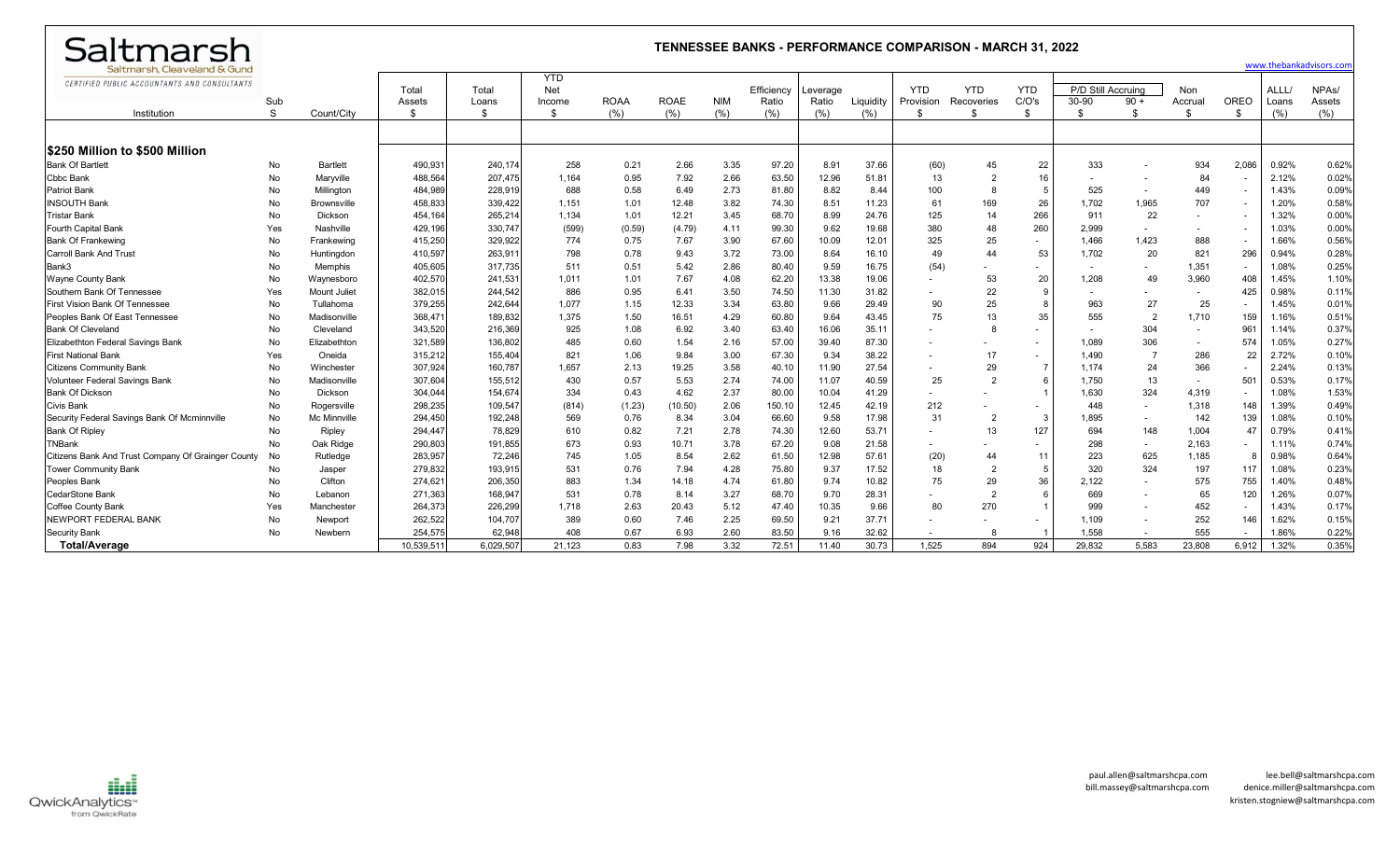| Saltmarsh                                         |          | <b>TENNESSEE BANKS - PERFORMANCE COMPARISON - MARCH 31, 2022</b><br>www.thebankadvisors.com |                    |                   |            |              |              |              |                |               |                |                          |                |                 |                    |        |                          |                          |                |                    |
|---------------------------------------------------|----------|---------------------------------------------------------------------------------------------|--------------------|-------------------|------------|--------------|--------------|--------------|----------------|---------------|----------------|--------------------------|----------------|-----------------|--------------------|--------|--------------------------|--------------------------|----------------|--------------------|
| Saltmarsh, Cleaveland & Gund                      |          |                                                                                             |                    |                   | <b>YTD</b> |              |              |              |                |               |                |                          |                |                 |                    |        |                          |                          |                |                    |
| CERTIFIED PUBLIC ACCOUNTANTS AND CONSULTANTS      |          |                                                                                             | Total              | Total             | <b>Net</b> |              |              |              | Efficiency     | everage.      |                | <b>YTD</b>               | <b>YTD</b>     | <b>YTD</b>      | P/D Still Accruing |        | Non                      |                          | ALLL/          | NPA <sub>s</sub> / |
|                                                   | Sub      |                                                                                             | Assets             | Loans             | Income     | <b>ROAA</b>  | <b>ROAE</b>  | <b>NIM</b>   | Ratio          | Ratio         | Liquidity      | Provision                | Recoveries     | C/O's           | 30-90              | $90 +$ | Accrual                  | OREO                     | Loans          | Assets             |
| Institution                                       | S.       | Count/City                                                                                  | -S                 | \$                | - \$       | (%)          | (%)          | (%)          | (%)            | (% )          | (% )           | \$                       | \$.            | \$              | \$                 | -S     | -\$                      | \$                       | (%)            | (% )               |
|                                                   |          |                                                                                             |                    |                   |            |              |              |              |                |               |                |                          |                |                 |                    |        |                          |                          |                |                    |
|                                                   |          |                                                                                             |                    |                   |            |              |              |              |                |               |                |                          |                |                 |                    |        |                          |                          |                |                    |
| <b>S100 Million to \$250 Million</b>              |          |                                                                                             |                    |                   |            |              |              |              |                |               |                |                          |                |                 |                    |        |                          |                          |                |                    |
| Heritage Bank & Trust                             | No       | Columbia                                                                                    | 246,516            | 179,596           | 282<br>427 | 0.46         | 5.47         | 3.60         | 79.50          | 8.76          | 22.7'<br>61.66 | 85                       | 61             | 10              | 138<br>74          |        | 326                      | $\overline{\phantom{a}}$ | 1.97%          | 0.13%<br>0.00%     |
| The Bank Of Jackson<br>Jnion Bank                 | No<br>No | Jackson                                                                                     | 242,831            | 53,779            | 196        | 0.71         | 7.63<br>3.54 | 2.19<br>2.67 | 69.20          | 8.76<br>10.14 | 50.1'          |                          | 11             | 3               | 428                |        | $\overline{\phantom{a}}$ | $\blacksquare$           | 2.14%<br>1.70% | 0.94%              |
| <b>Homeland Community Bank</b>                    | No       | Jamestown<br>Mcminnville                                                                    | 239,273<br>232,442 | 81,167<br>100,348 | 152        | 0.32<br>0.26 | 4.97         | 2.26         | 86.40<br>89.90 | 6.71          | 51.85          |                          |                | 10 <sup>°</sup> | 1.043              |        | 2,256<br>1,256           | $\blacksquare$<br>283    | 1.31%          | 0.66%              |
| Sumner Bank & Trust                               |          | Gallatin                                                                                    | 226,942            | 155,761           | 492        | 0.91         | 9.80         | 3.53         | 64.90          | 9.44          | 25.87          | 45                       |                | -1              |                    |        |                          |                          | 0.87%          | 0.00%              |
| Community Bank, Lexington, Tennessee              | No<br>No | Lexington                                                                                   | 226,329            | 186,390           | 549        | 0.99         | 11.72        | 4.24         | 72.50          | 8.37          | 13.77          |                          |                | 10              | 76                 | 14     | 159                      | $\overline{\phantom{a}}$ | 1.62%          | 0.08%              |
| <b>Traditions First Bank</b>                      | No       | Erin                                                                                        | 225,595            | 115,314           | 436        | 0.79         | 11.18        | 3.21         | 74.90          | 7.39          | 32.54          |                          |                | $\overline{2}$  | 163                |        |                          | $\blacksquare$           | 0.84%          | 0.00%              |
| <b>Bank Of Crockett</b>                           | No       | <b>Bells</b>                                                                                | 223,381            | 101,605           | 841        | 1.53         | 16.01        | 3.28         | 47.40          | 9.02          | 29.16          | 30                       |                |                 | 474                |        | 72                       | $\blacksquare$           | 1.47%          | 0.03%              |
| <b>First Peoples Bank Of Tennessee</b>            | No       | Jefferson City                                                                              | 217,032            | 120,820           | 181        | 0.34         | 4.47         | 3.11         | 77.80          | 9.57          | 27.71          | 13                       | $\overline{2}$ | 12              | 28                 |        | 138                      | $\sim$                   | 1.73%          | 0.06%              |
| People's Bank And Trust Company Of Pickett County | No       | Byrdstown                                                                                   | 214,343            | 153,964           | 927        | 1.76         | 16.30        | 4.64         | 51.70          | 11.38         | 21.12          | 49                       | 20             | 54              | 1,702              | 59     | 1,089                    | $\overline{\phantom{a}}$ | 1.19%          | 0.54%              |
| <b>Bank Of Perry County</b>                       | Yes      | Lobelville                                                                                  | 209,788            | 162,755           | 1,062      | 2.03         | 18.38        | 4.77         | 51.60          | 8.76          | 15.74          | 40                       | 17             | 16              | 859                |        | 996                      | 512                      | 1.02%          | 0.72%              |
| First Community Bank Of East Tennessee            | No       | Rogersville                                                                                 | 206,690            | 117,338           | 241        | 0.47         | 4.68         | 2.97         | 88.30          | 10.11         | 23.31          |                          | 5              |                 | 531                |        | 122                      | 215                      | 1.54%          | 0.16%              |
| Decatur County Bank                               | Yes      | Decaturville                                                                                | 205,349            | 152,898           | 663        | 1.33         | 11.23        | 4.33         | 69.30          | 9.89          | 8.81           |                          | 14             | -9              | 199                | 18     | 96                       | $\blacksquare$           | 1.04%          | 0.06%              |
| <b>Farmers State Bank</b>                         | No       | <b>Mountain City</b>                                                                        | 203,487            | 96,289            | 340        | 0.69         | 6.15         | 3.33         | 76.60          | 12.58         | 22.91          |                          |                | $\overline{7}$  | 326                |        | 152                      | $\overline{1}$           | 1.09%          | 0.08%              |
| <b>First Farmers And Commercial Bank</b>          | No       | Pikeville                                                                                   | 199,188            | 132,265           | 423        | 0.86         | 10.06        | 3.37         | 62.30          | 8.81          | 19.05          | 50                       |                | 13              | 1,124              | 153    | 370                      | $\blacksquare$           | 1.02%          | 0.26%              |
| Peoples Bank Of The South                         | Yes      | Lafollette                                                                                  | 195,895            | 142,20            | 841        | 1.73         | 12.49        | 4.07         | 55.50          | 11.40         | 17.23          |                          |                |                 | 2,960              |        | 1,800                    | 28                       | 1.07%          | 0.93%              |
| McKenzie Banking Company                          | No       | Mckenzie                                                                                    | 194,711            | 87,345            | 1,289      | 2.70         | 27.07        | 5.70         | 56.60          | 10.79         | 53.67          | 23                       | 38             | 65              | 2,146              | 178    | 947                      | 209                      | 2.48%          | 0.69%              |
| <b>Bank Of Lincoln County</b>                     | No       | Fayetteville                                                                                | 193,056            | 125,728           | 476        | 0.99         | 8.63         | 3.96         | 65.80          | 10.83         | 23.94          |                          | 12             | -7              | 241                |        |                          | $\blacksquare$           | 1.25%          | 0.00%              |
| Peoples Bank Of Middle Tennessee                  | No       | Shelbyville                                                                                 | 174,641            | 98,959            | 393        | 0.91         | 7.82         | 3.26         | 63.10          | 12.66         | 36.35          | $\overline{\phantom{a}}$ | 14             | 11              | 576                | 54     | 454                      | $\blacksquare$           | 1.98%          | 0.29%              |
| Greeneville Federal Bank, F.S.B.                  | No       | Greeneville                                                                                 | 159,028            | 126,928           | 362        | 0.92         | 6.23         | 4.37         | 80.30          | 14.86         | 14.16          | (152)                    | 155            | $\overline{7}$  | 870                |        | 313                      | 179                      | 1.53%          | 0.31%              |
| Johnson County Bank                               | No       | Mountain City                                                                               | 152,278            | 68,986            | 327        | 0.87         | 6.12         | 2.98         | 65.50          | 14.03         | 44.59          | 18                       | 3              | $\mathfrak{D}$  | 541                |        | 568                      | ٠                        | 1.04%          | 0.37%              |
| Peoples Bank & Trust Company                      | No       | Manchester                                                                                  | 151,399            | 80,600            | 275        | 0.74         | 7.21         | 3.26         | 69.50          | 10.56         | 38.04          | 30                       |                | 8               | 131                | 372    | 10                       | $\overline{\phantom{a}}$ | 1.37%          | 0.25%              |
| Putnam 1st Mercantile Bank                        | Yes      | Cookeville                                                                                  | 150,504            | 103,042           | 520        | 1.35         | 11.41        | 3.44         | 57.30          | 10.60         | 30.72          | 60                       | 3              | 3               | 1.356              | 140    | 424                      | 460                      | 1.50%          | 0.68%              |
| Heritage Community Bank                           | Yes      | Greeneville                                                                                 | 138,092            | 107,191           | 331        | 0.94         | 7.76         | 3.80         | 75.30          | 9.66          | 13.81          |                          | $\overline{2}$ | $\overline{2}$  | 1,015              |        | 20                       | $\sim$                   | 1.53%          | 0.01%              |
| Mountain Valley Bank                              | No       | Dunlap                                                                                      | 135,772            | 92,373            | 36         | 0.10         | 1.43         | 3.50         | 94.10          | 7.69          | 7.58           | 42                       | -5             | 51              | 1.913              | 746    | 382                      | $\overline{\phantom{a}}$ | 0.97%          | 0.83%              |
| Lineage Bank                                      | No       | Franklin                                                                                    | 135,01'            | 71,14             | (1,079)    | (3.61)       | (22.11)      | 3.50         | 179.70         | 16.20         | 37.35          | 238                      |                | 17              | 88                 | 237    | 272                      | $\blacksquare$           | 0.91%          | 0.38%              |
| Citizens Savings Bank And Trust Company           | No       | Nashville                                                                                   | 134,401            | 101,498           | 209        | 0.62         | 6.31         | 4.40         | 81.30          | 10.20         | 21.71          |                          | 9              | 178             | 1,264              | 37     | 2,140                    |                          | 1.02%          | 1.62%              |
| Home Banking Company                              | No       | Selmer                                                                                      | 133,108            | 46,497            | 85         | 0.26         | 3.74         | 2.87         | 83.40          | 8.05          | 42.57          | 56                       | 3              | $\overline{2}$  | 322                | 21     | 81                       | $\overline{\phantom{a}}$ | 1.02%          | 0.08%              |
| <b>Bank Of Gleason</b>                            | No       | Gleason                                                                                     | 128,855            | 57,371            | 382        | 1.15         | 5.87         | 3.22         | 57.70          | 20.98         | 57.07          | 30                       | $\overline{2}$ | 3               | 1.142              | 75     | 98                       | $\blacksquare$           | 1.23%          | 0.13%              |
| Rockpoint Bank, National Association              | No       | Chattanooɑa                                                                                 | 128,498            | 89,870            | (967)      | (3.27)       | (14.86)      | 2.02         | 219.10         | 22.29         | 12.75          | 269                      |                |                 |                    |        |                          | $\blacksquare$           | 0.98%          | 0.00%              |
| <b>Central Bank</b>                               | No       | Savannah                                                                                    | 127,511            | 69,369            | 140        | 0.42         | 4.36         | 3.37         | 86.10          | 10.40         | 38.62          |                          | $\overline{2}$ | 11              | 408                |        | 282                      | 18                       | 1.81%          | 0.24%              |
| The Bank Of Milan                                 | Yes      | Milan                                                                                       | 119,939            | 43,197            | 217        | 0.73         | 10.20        | 2.57         | 68.80          | 6.40          | 44.85          |                          |                | -5              |                    |        |                          | $\blacksquare$           | 0.48%          | 0.00%              |
| The Peoples Bank                                  | No       | Sardis                                                                                      | 119,458            | 68,130            | 165        | 0.56         | 6.76         | 3.16         | 78.20          | 8.72          | 38.54          | ٩                        | -3             |                 | 142                | 146    | 82                       | $\overline{\phantom{a}}$ | 0.93%          | 0.19%              |
| <b>Bank Of Halls</b>                              | No       | Halls                                                                                       | 114,265            | 46,386            | 222        | 0.81         | 9.63         | 2.59         | 66.80          | 8.38          | 38.27          | 10                       |                |                 | 316                |        | 475                      | $\blacksquare$           | 1.59%          | 0.42%              |
| <b>UBank</b>                                      | Yes      | Jellico                                                                                     | 107,906            | 64,81             | (188)      | (0.78)       | (4.40)       | 3.96         | 107.00         | 14.10         | 33.58          | 112                      | 62             |                 | 116                |        | 122                      |                          | 1.53%          | 0.12%              |
| Union Bank & Trust Company                        | Yes      | Livingston                                                                                  | 104.862            | 59,07             | 431        | 1.63         | 11.41        | 4.12         | 52.70          | 11.87         | 39.33          | 70                       | $\overline{4}$ | 70              | 1,671              |        | 2.542                    | $\sim$                   | 1.74%          | 2.42%              |
| Total/Average                                     |          |                                                                                             | 6.318.376          | 3,660,985         | 11.679     | 0.65         | 7.07         | 3.49         | 78.50          | 10.84         | 30.86          | 1,127                    | 453            | 590             | 24,383             | 2,250  | 18,044                   | 1,926                    | 1.35%          | 0.38%              |